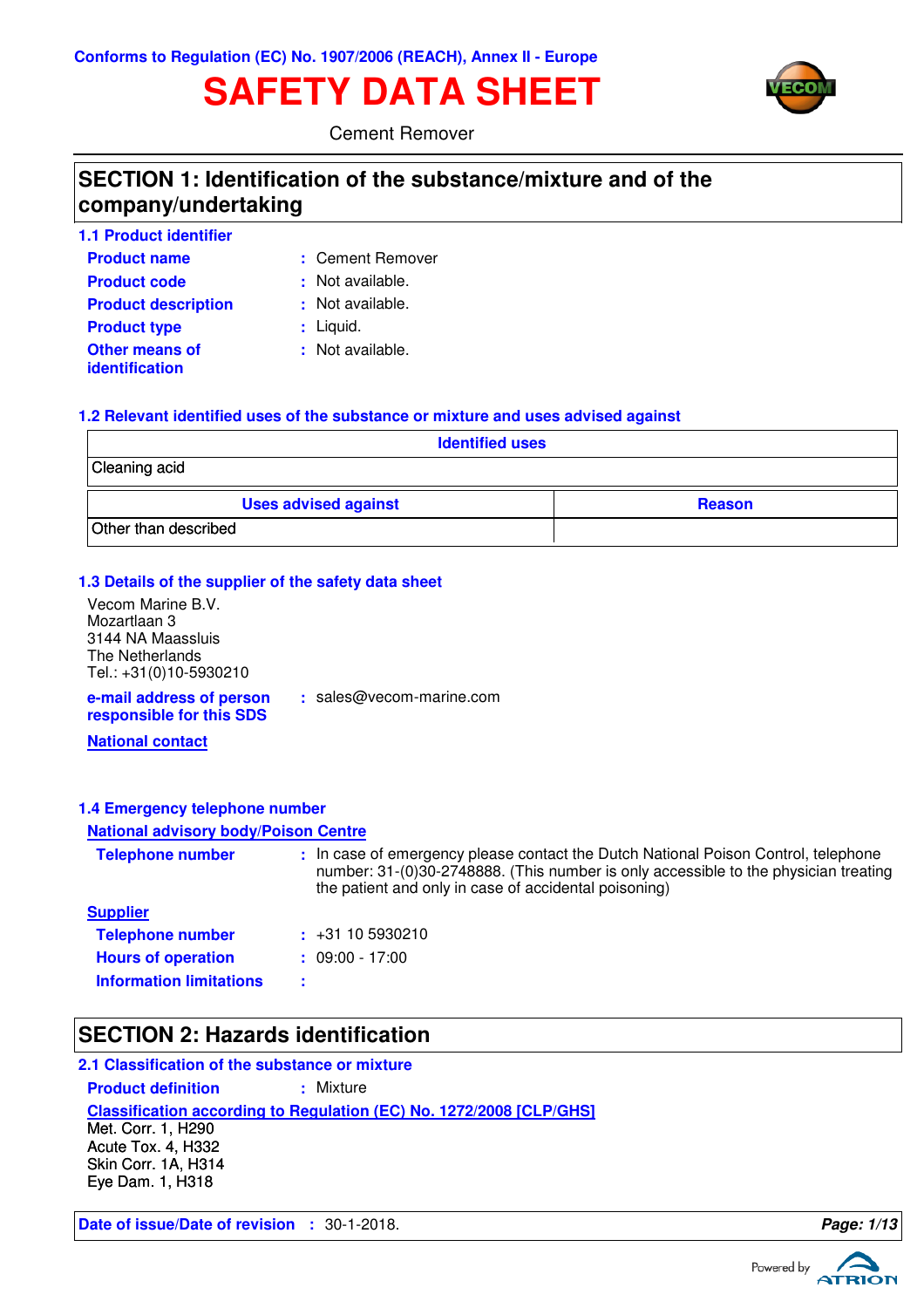# **SECTION 2: Hazards identification**

| <b>Classification according to Directive 1999/45/EC [DPD]</b>        |                                                                                                                                                                                                                                                                                                                                                                                                                                                                                                                                                                                                                                                                                                                                                                      |
|----------------------------------------------------------------------|----------------------------------------------------------------------------------------------------------------------------------------------------------------------------------------------------------------------------------------------------------------------------------------------------------------------------------------------------------------------------------------------------------------------------------------------------------------------------------------------------------------------------------------------------------------------------------------------------------------------------------------------------------------------------------------------------------------------------------------------------------------------|
|                                                                      | The product is classified as dangerous according to Directive 1999/45/EC and its amendments.                                                                                                                                                                                                                                                                                                                                                                                                                                                                                                                                                                                                                                                                         |
| <b>Classification</b>                                                | : C; R35                                                                                                                                                                                                                                                                                                                                                                                                                                                                                                                                                                                                                                                                                                                                                             |
| <b>Human health hazards</b>                                          | : Causes severe burns.                                                                                                                                                                                                                                                                                                                                                                                                                                                                                                                                                                                                                                                                                                                                               |
|                                                                      | See Section 16 for the full text of the R phrases or H statements declared above.                                                                                                                                                                                                                                                                                                                                                                                                                                                                                                                                                                                                                                                                                    |
|                                                                      | See Section 11 for more detailed information on health effects and symptoms.                                                                                                                                                                                                                                                                                                                                                                                                                                                                                                                                                                                                                                                                                         |
|                                                                      |                                                                                                                                                                                                                                                                                                                                                                                                                                                                                                                                                                                                                                                                                                                                                                      |
| <b>2.2 Label elements</b>                                            |                                                                                                                                                                                                                                                                                                                                                                                                                                                                                                                                                                                                                                                                                                                                                                      |
| <b>Hazard pictograms</b>                                             |                                                                                                                                                                                                                                                                                                                                                                                                                                                                                                                                                                                                                                                                                                                                                                      |
|                                                                      |                                                                                                                                                                                                                                                                                                                                                                                                                                                                                                                                                                                                                                                                                                                                                                      |
| <b>Signal word</b>                                                   | Danger                                                                                                                                                                                                                                                                                                                                                                                                                                                                                                                                                                                                                                                                                                                                                               |
| <b>Hazard statements</b>                                             | : May be corrosive to metals.<br>Harmful if inhaled.                                                                                                                                                                                                                                                                                                                                                                                                                                                                                                                                                                                                                                                                                                                 |
|                                                                      | Causes severe skin burns and eye damage.                                                                                                                                                                                                                                                                                                                                                                                                                                                                                                                                                                                                                                                                                                                             |
| <b>Precautionary statements</b>                                      |                                                                                                                                                                                                                                                                                                                                                                                                                                                                                                                                                                                                                                                                                                                                                                      |
| <b>Prevention</b>                                                    | : Keep only in original container. Do not breathe dust/fume/gas/mist/vapours/spray.<br>Use only outdoors or in a well-ventilated area. Wear protective gloves/protective<br>clothing/eye protection/face protection. Wash hands thoroughly after handling.                                                                                                                                                                                                                                                                                                                                                                                                                                                                                                           |
| <b>Response</b>                                                      | IF INHALED: Remove victim to fresh air and keep at rest in a position comfortable<br>for breathing. Call a POISON CENTER or doctor/physician if you feel unwell.<br>Immediately call a POISON CENTER or physician. IF SWALLOWED: Rinse mouth.<br>Do NOT induce vomiting. Immediately call a POISON CENTER or physician. IF ON<br>SKIN (or hair): Take off immediately all contaminated clothing. Rinse skin with<br>water or shower. Wash contaminated clothing before reuse. Immediately call a<br>POISON CENTER or physician. IF IN EYES: Rinse cautiously with water for several<br>minutes. Remove contact lenses, if present and easy to do. Continue rinsing.<br>Immediately call a POISON CENTER or physician. Absorb spillage to prevent<br>material damage. |
| <b>Storage</b>                                                       | Store locked up. Store in corrosive resistant container with a resistant inliner.                                                                                                                                                                                                                                                                                                                                                                                                                                                                                                                                                                                                                                                                                    |
| <b>Disposal</b>                                                      | Not applicable.                                                                                                                                                                                                                                                                                                                                                                                                                                                                                                                                                                                                                                                                                                                                                      |
| <b>Hazardous ingredients</b>                                         | hydrogen chloride                                                                                                                                                                                                                                                                                                                                                                                                                                                                                                                                                                                                                                                                                                                                                    |
| <b>Supplemental label</b><br>elements                                | : Not applicable.                                                                                                                                                                                                                                                                                                                                                                                                                                                                                                                                                                                                                                                                                                                                                    |
| <b>Special packaging requirements</b>                                |                                                                                                                                                                                                                                                                                                                                                                                                                                                                                                                                                                                                                                                                                                                                                                      |
| <b>Containers to be fitted</b><br>with child-resistant<br>fastenings | : Not applicable.                                                                                                                                                                                                                                                                                                                                                                                                                                                                                                                                                                                                                                                                                                                                                    |
| Tactile warning of danger : Not applicable.                          |                                                                                                                                                                                                                                                                                                                                                                                                                                                                                                                                                                                                                                                                                                                                                                      |
| <b>2.3 Other hazards</b>                                             |                                                                                                                                                                                                                                                                                                                                                                                                                                                                                                                                                                                                                                                                                                                                                                      |
| Other hazards which do<br>not result in classification               | : Not available.                                                                                                                                                                                                                                                                                                                                                                                                                                                                                                                                                                                                                                                                                                                                                     |

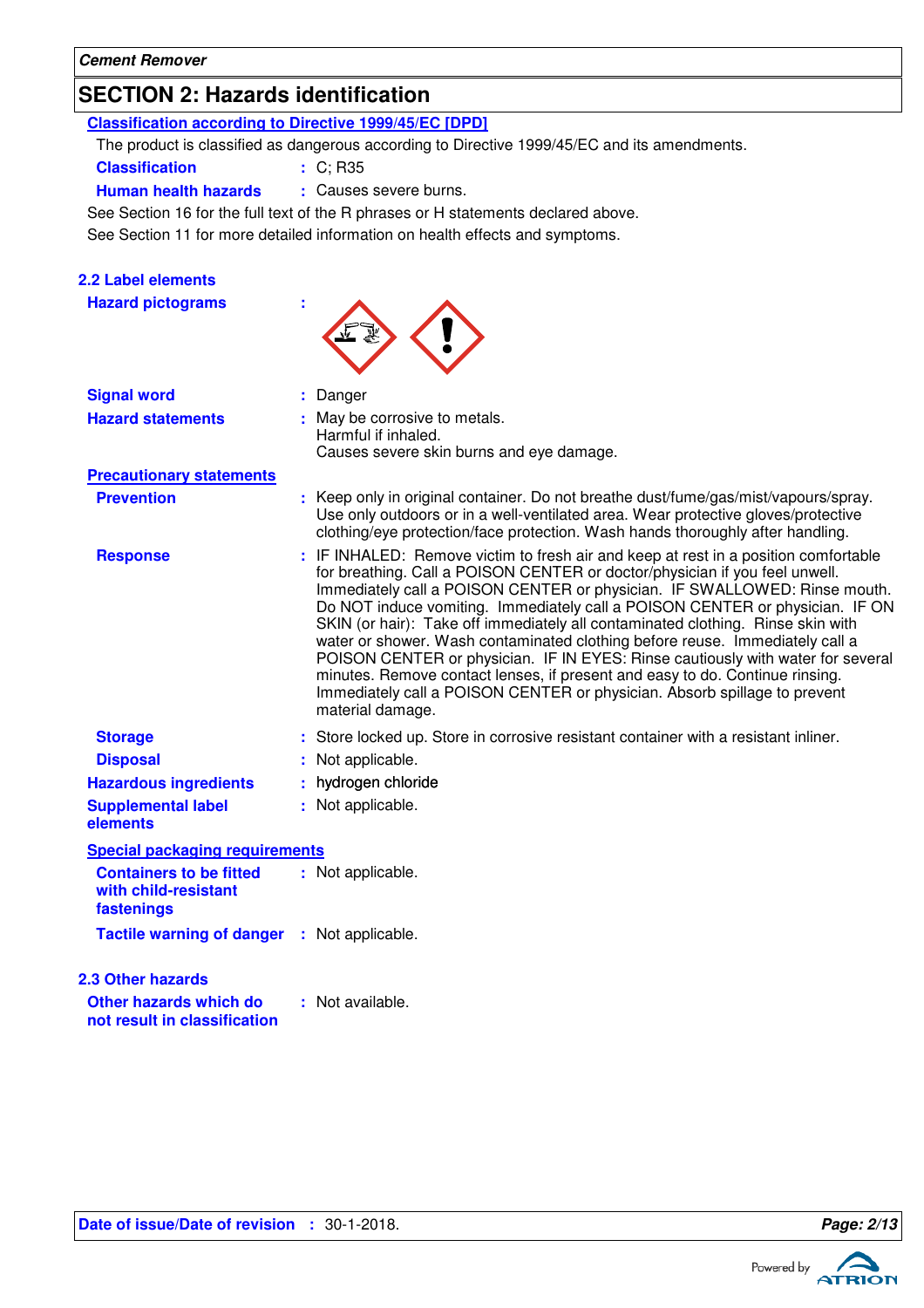### **SECTION 3: Composition/information on ingredients**

| <b>Substance/mixture</b>                                                        | : Mixture                                                                                      |               |                                                                             |                                                                                     |             |
|---------------------------------------------------------------------------------|------------------------------------------------------------------------------------------------|---------------|-----------------------------------------------------------------------------|-------------------------------------------------------------------------------------|-------------|
|                                                                                 |                                                                                                |               |                                                                             | <b>Classification</b>                                                               |             |
| <b>Product/ingredient</b><br>name                                               | <b>Identifiers</b>                                                                             | $\frac{9}{6}$ | 67/548/EEC                                                                  | <b>Regulation (EC) No.</b><br>1272/2008 [CLP]                                       | <b>Type</b> |
| hydrogen chloride                                                               | <b>REACH #: 01-</b><br>2119484862-27<br>EC: 231-595-7<br>CAS: 7647-01-0<br>Index: 017-002-00-2 | 25-35         | C; R34, R35                                                                 | Press. Gas, H280<br>Acute Tox. 3, H331<br>Skin Corr. 1A, H314<br>Eye Irrit. 2, H319 | [1] [2]     |
| Quaternary ammonium<br>compounds, benzyl-<br>C12-18-alkyldimethyl,<br>chlorides | EC: 269-919-4<br>ICAS: 68391-01-5                                                              | < 0, 1        | Xn; R22<br>$C$ ; R34<br>N; R50                                              | Acute Tox. 3, H301<br>Acute Tox. 4, H312<br>Aquatic Acute 1, H400                   | [1]         |
|                                                                                 |                                                                                                |               | See Section 16 for<br>the full text of the R-<br>phrases declared<br>above. | See Section 16 for the<br>full text of the H<br>statements declared<br>above.       |             |

There are no additional ingredients present which, within the current knowledge of the supplier and in the concentrations applicable, are classified as hazardous to health or the environment, are PBTs or vPvBs or have been assigned a workplace exposure limit and hence require reporting in this section.

Type

[1] Substance classified with a health or environmental hazard

[2] Substance with a workplace exposure limit

[3] Substance meets the criteria for PBT according to Regulation (EC) No. 1907/2006, Annex XIII

[4] Substance meets the criteria for vPvB according to Regulation (EC) No. 1907/2006, Annex XIII

Occupational exposure limits, if available, are listed in Section 8.

### **SECTION 4: First aid measures**

#### : If swallowed, seek medical advice immediately and show the container or label. Keep person warm and at rest. Do not induce vomiting. Check for and remove any contact lenses. Immediately flush eyes with running water **:** for at least 15 minutes, keeping eyelids open. Seek immediate medical attention. Remove contaminated clothing and shoes. Wash skin thoroughly with soap and **:** water or use recognised skin cleanser. Do NOT use solvents or thinners. Remove to fresh air. Keep person warm and at rest. If not breathing, if breathing is irregular or if respiratory arrest occurs, provide artificial respiration or oxygen by trained personnel. General **In all cases of doubt, or when symptoms persist, seek medical attention. Never give Seneral attention.** anything by mouth to an unconscious person. If unconscious, place in recovery position and seek medical advice. **Skin contact 4.1 Description of first aid measures Ingestion Inhalation Eye contact : Protection of first-aiders** : No action shall be taken involving any personal risk or without suitable training. If it is suspected that fumes are still present, the rescuer should wear an appropriate mask or self-contained breathing apparatus. It may be dangerous to the person providing aid to give mouth-to-mouth resuscitation. Wash contaminated clothing thoroughly with water before removing it, or wear gloves.

**4.2 Most important symptoms and effects, both acute and delayed**



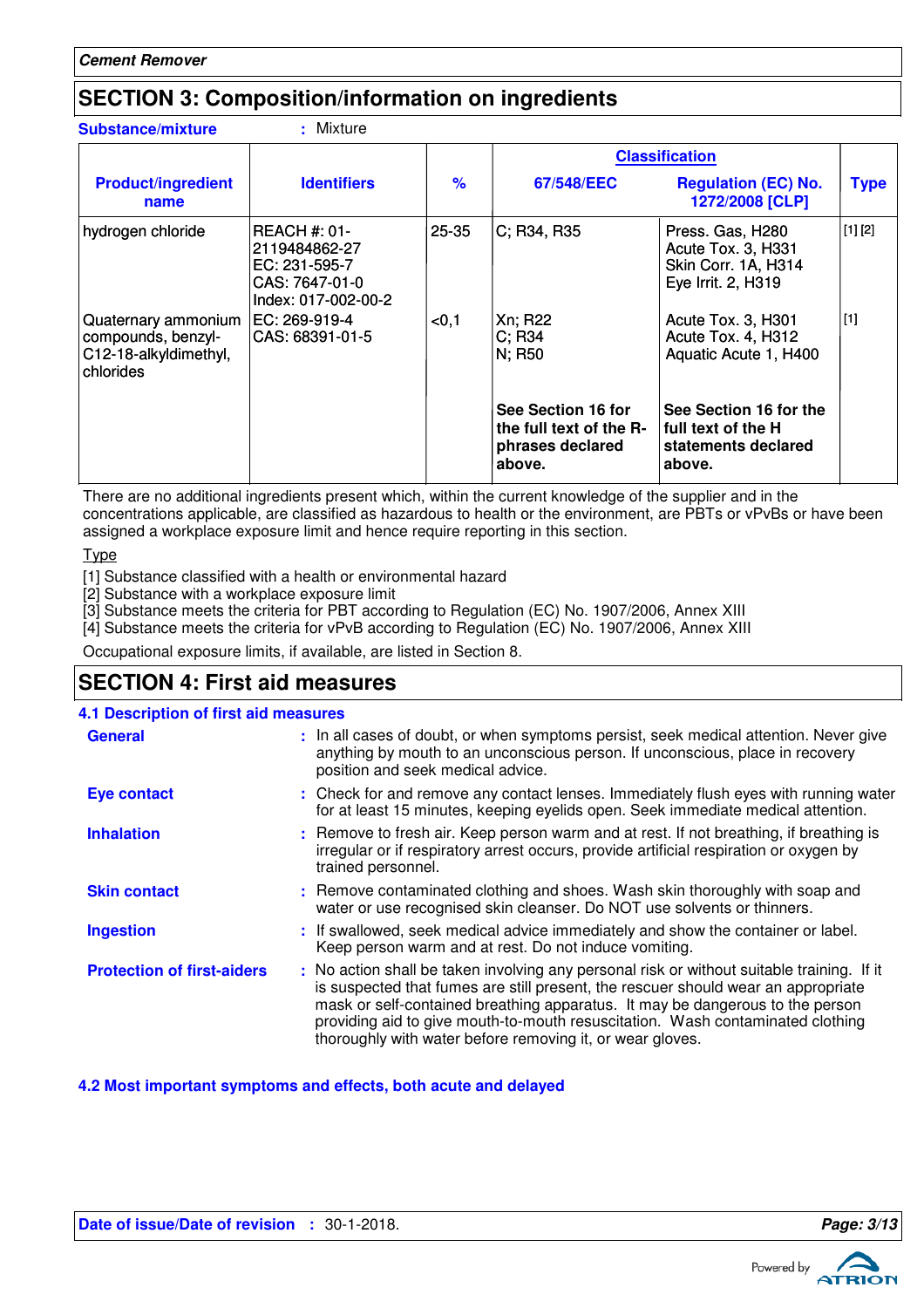### **SECTION 4: First aid measures**

There are no data available on the preparation itself. The preparation has been assessed following the conventional method of the Dangerous Preparations Directive 1999/45/EC and classified for toxicological hazards accordingly. See sections 3 and 15 for details.

Exposure to component solvent vapour concentrations in excess of the stated occupational exposure limit may result in adverse health effects such as mucous membrane and respiratory system irritation and adverse effects on the kidneys, liver and central nervous system. Symptoms and signs include headache, dizziness, fatigue, muscular weakness, drowsiness and, in extreme cases, loss of consciousness.

Solvents may cause some of the above effects by absorption through the skin. Repeated or prolonged contact with the preparation may cause removal of natural fat from the skin, resulting in non-allergic contact dermatitis and absorption through the skin.

If splashed in the eyes, the liquid may cause irritation and reversible damage.

Ingestion may cause nausea, diarrhea and vomiting.

This takes into account, where known, delayed and immediate effects and also chronic effects of components from short-term and long-term exposure by oral, inhalation and dermal routes of exposure and eye contact.

#### **4.3 Indication of any immediate medical attention and special treatment needed**

| <b>Notes to physician</b>  | : Treat symptomatically. Contact poison treatment specialist immediately if large<br>quantities have been ingested or inhaled. |
|----------------------------|--------------------------------------------------------------------------------------------------------------------------------|
| <b>Specific treatments</b> | : No specific treatment.                                                                                                       |

See toxicological information (Section 11)

### **SECTION 5: Firefighting measures**

| 5.1 Extinguishing media                                   |                                                                                                                              |
|-----------------------------------------------------------|------------------------------------------------------------------------------------------------------------------------------|
| <b>Suitable extinguishing</b><br>media                    | $:$ Recommended: alcohol-resistant foam, $CO2$ , powders, water spray.                                                       |
| <b>Unsuitable extinguishing</b><br>media                  | : Do not use water jet.                                                                                                      |
| 5.2 Special hazards arising from the substance or mixture |                                                                                                                              |
| <b>Hazards from the</b><br>substance or mixture           | : Fire will produce dense black smoke. Exposure to decomposition products may<br>cause a health hazard.                      |
| <b>Hazardous thermal</b><br>decomposition products        | : Decomposition products may include the following materials: carbon monoxide,<br>carbon dioxide, smoke, oxides of nitrogen. |
| 5.3 Advice for firefighters                               |                                                                                                                              |
| <b>Special protective actions</b><br>for fire-fighters    | : Cool closed containers exposed to fire with water. Do not release runoff from fire to<br>drains or watercourses.           |
| <b>Special protective</b><br>equipment for fire-fighters  | : Appropriate breathing apparatus may be required.                                                                           |
|                                                           |                                                                                                                              |

### **SECTION 6: Accidental release measures**

|                                                    | 6.1 Personal precautions, protective equipment and emergency procedures                                                                                                                                         |            |
|----------------------------------------------------|-----------------------------------------------------------------------------------------------------------------------------------------------------------------------------------------------------------------|------------|
| For non-emergency<br>personnel                     | : Exclude sources of ignition and ventilate the area. Avoid breathing vapour or mist.<br>Refer to protective measures listed in sections 7 and 8.                                                               |            |
| For emergency responders                           | If specialised clothing is required to deal with the spillage, take note of any<br>information in Section 8 on suitable and unsuitable materials. See also the<br>information in "For non-emergency personnel". |            |
| <b>6.2 Environmental</b><br>precautions            | : Do not allow to enter drains or watercourses. If the product contaminates lakes,<br>rivers, or sewers, inform the appropriate authorities in accordance with local<br>regulations.                            |            |
| <b>Date of issue/Date of revision : 30-1-2018.</b> |                                                                                                                                                                                                                 | Page: 4/13 |

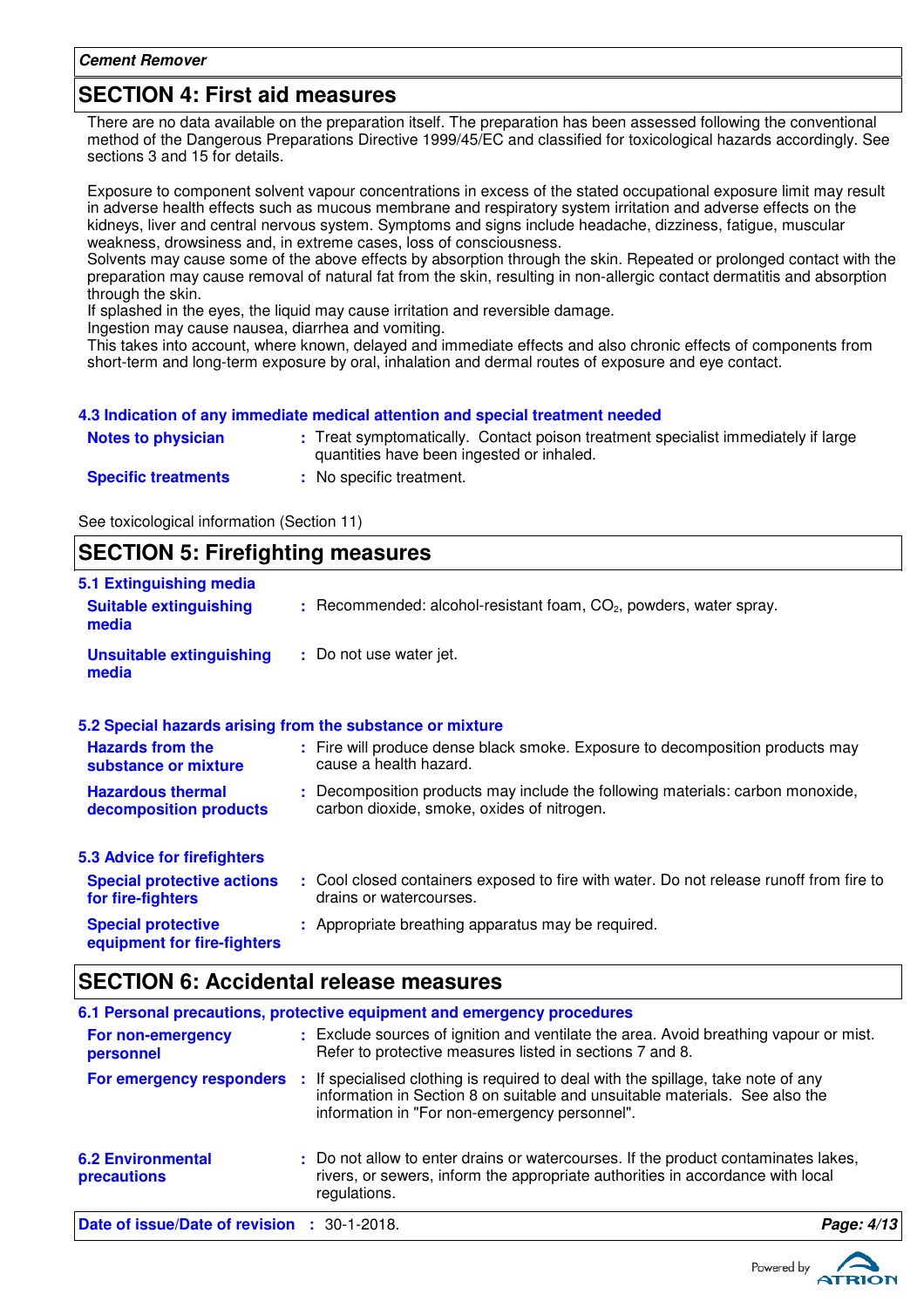**sections**

### **SECTION 6: Accidental release measures**

| 6.3 Methods and materials<br>for containment and<br>cleaning up | : Contain and collect spillage with non-combustible, absorbent material e.g. sand,<br>earth, vermiculite or diatomaceous earth and place in container for disposal<br>according to local regulations (see section 13). Preferably clean with a detergent.<br>Avoid using solvents. |
|-----------------------------------------------------------------|------------------------------------------------------------------------------------------------------------------------------------------------------------------------------------------------------------------------------------------------------------------------------------|
| 6.4 Reference to other                                          | : See Section 1 for emergency contact information.                                                                                                                                                                                                                                 |

| <b>SECTION 7: Handling and storage</b> |  |
|----------------------------------------|--|
|----------------------------------------|--|

The information in this section contains generic advice and guidance. The list of Identified Uses in Section 1 should be consulted for any available use-specific information provided in the Exposure Scenario(s).

See Section 13 for additional waste treatment information.

See Section 8 for information on appropriate personal protective equipment.

| <b>7.1 Precautions for safe</b><br>handling                                                                | Prevent the creation of flammable or explosive concentrations of vapours in air and<br>avoid vapour concentrations higher than the occupational exposure limits.<br>In addition, the product should only be used in areas from which all naked lights and<br>other sources of ignition have been excluded. Electrical equipment should be<br>protected to the appropriate standard.<br>To dissipate static electricity during transfer, earth drum and connect to receiving<br>container with bonding strap. Operators should wear antistatic footwear and clothing<br>and floors should be of the conducting type.<br>Keep away from heat, sparks and flame. No sparking tools should be used.<br>Avoid contact with skin and eyes. Avoid the inhalation of dust, particulates, spray or<br>mist arising from the application of this preparation. Avoid inhalation of dust from<br>sanding.<br>Eating, drinking and smoking should be prohibited in areas where this material is<br>handled, stored and processed.<br>Put on appropriate personal protective equipment (see Section 8).<br>Never use pressure to empty. Container is not a pressure vessel.<br>Always keep in containers made from the same material as the original one.<br>Comply with the health and safety at work laws.<br>Information on fire and explosion protection<br>Vapours are heavier than air and may spread along floors. Vapours may form<br>explosive mixtures with air. |
|------------------------------------------------------------------------------------------------------------|--------------------------------------------------------------------------------------------------------------------------------------------------------------------------------------------------------------------------------------------------------------------------------------------------------------------------------------------------------------------------------------------------------------------------------------------------------------------------------------------------------------------------------------------------------------------------------------------------------------------------------------------------------------------------------------------------------------------------------------------------------------------------------------------------------------------------------------------------------------------------------------------------------------------------------------------------------------------------------------------------------------------------------------------------------------------------------------------------------------------------------------------------------------------------------------------------------------------------------------------------------------------------------------------------------------------------------------------------------------------------------------------------------------------------------------------------------------|
| <b>7.2 Conditions for safe</b><br>storage, including any<br>incompatibilities                              | : Store in accordance with local regulations.<br>Notes on joint storage<br>Keep away from: oxidising agents, strong alkalis, strong acids.<br>Additional information on storage conditions<br>Observe label precautions. Store in a dry, cool and well-ventilated area. Keep away<br>from heat and direct sunlight. Keep away from sources of ignition. No smoking.<br>Prevent unauthorised access. Containers that have been opened must be carefully<br>resealed and kept upright to prevent leakage.                                                                                                                                                                                                                                                                                                                                                                                                                                                                                                                                                                                                                                                                                                                                                                                                                                                                                                                                                      |
| 7.3 Specific end use(s)<br><b>Recommendations</b><br><b>Industrial sector specific</b><br><b>solutions</b> | : Not available.<br>: Not available.                                                                                                                                                                                                                                                                                                                                                                                                                                                                                                                                                                                                                                                                                                                                                                                                                                                                                                                                                                                                                                                                                                                                                                                                                                                                                                                                                                                                                         |

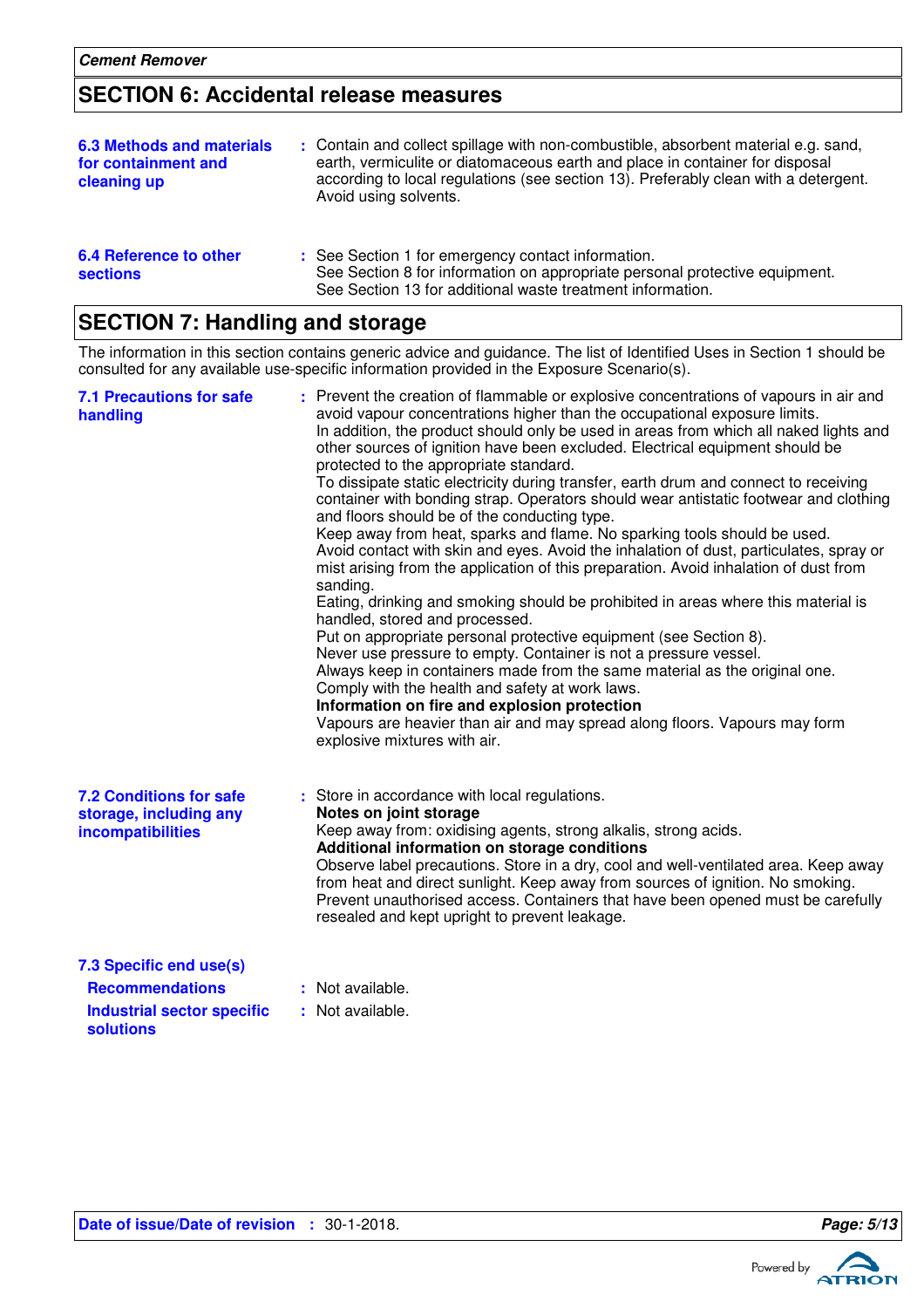### **SECTION 8: Exposure controls/personal protection**

The information in this section contains generic advice and guidance. The list of Identified Uses in Section 1 should be consulted for any available use-specific information provided in the Exposure Scenario(s).

#### **8.1 Control parameters**

**Occupational exposure limits**

| <b>Product/ingredient name</b>              |                | <b>Exposure limit values</b>                                                                                                                                                                                                                                                                                                                                                                                                                                                                                  |  |  |
|---------------------------------------------|----------------|---------------------------------------------------------------------------------------------------------------------------------------------------------------------------------------------------------------------------------------------------------------------------------------------------------------------------------------------------------------------------------------------------------------------------------------------------------------------------------------------------------------|--|--|
| hydrogen chloride                           |                | EU OEL (Europe, 12/2009). Notes: list of indicative<br>occupational exposure limit values<br>TWA: 5 ppm 8 hour(s).<br>TWA: 8 mg/m <sup>3</sup> 8 hour(s).<br>STEL: 10 ppm 15 minute(s).<br>STEL: 15 mg/m <sup>3</sup> 15 minute(s).                                                                                                                                                                                                                                                                           |  |  |
| <b>Recommended monitoring</b><br>procedures | substances.    | : If this product contains ingredients with exposure limits, personal, workplace<br>atmosphere or biological monitoring may be required to determine the effectiveness<br>of the ventilation or other control measures and/or the necessity to use respiratory<br>protective equipment. Reference should be made to European Standard EN 689 for<br>methods for the assessment of exposure by inhalation to chemical agents and<br>national guidance documents for methods for the determination of hazardous |  |  |
| <b>Derived effect levels</b>                |                |                                                                                                                                                                                                                                                                                                                                                                                                                                                                                                               |  |  |
| No DELs available.                          |                |                                                                                                                                                                                                                                                                                                                                                                                                                                                                                                               |  |  |
| <b>Predicted effect concentrations</b>      |                |                                                                                                                                                                                                                                                                                                                                                                                                                                                                                                               |  |  |
| No PECs available.                          |                |                                                                                                                                                                                                                                                                                                                                                                                                                                                                                                               |  |  |
| <b>8.2 Exposure controls</b>                |                |                                                                                                                                                                                                                                                                                                                                                                                                                                                                                                               |  |  |
| <b>Appropriate engineering</b><br>controls  |                | : Provide adequate ventilation. Where reasonably practicable, this should be achieved<br>by the use of local exhaust ventilation and good general extraction. If these are not<br>sufficient to maintain concentrations of particulates and solvent vapours below the<br>OEL, suitable respiratory protection must be worn.                                                                                                                                                                                   |  |  |
| <b>Individual protection measures</b>       |                |                                                                                                                                                                                                                                                                                                                                                                                                                                                                                                               |  |  |
| <b>Hygiene measures</b>                     |                | : Wash hands, forearms and face thoroughly after handling chemical products, before<br>eating, smoking and using the lavatory and at the end of the working period.<br>Appropriate techniques should be used to remove potentially contaminated clothing.<br>Wash contaminated clothing before reusing. Ensure that eyewash stations and<br>safety showers are close to the workstation location.                                                                                                             |  |  |
| <b>Eye/face protection</b>                  |                | : Wear safety glasses with side protection in accordance with EN 166.                                                                                                                                                                                                                                                                                                                                                                                                                                         |  |  |
| <b>Skin protection</b>                      |                |                                                                                                                                                                                                                                                                                                                                                                                                                                                                                                               |  |  |
| <b>Hand protection</b>                      |                | : Barrier creams may help to protect the exposed areas of the skin but should not be<br>applied once exposure has occurred.                                                                                                                                                                                                                                                                                                                                                                                   |  |  |
| <b>Gloves</b>                               |                | : Wear suitable gloves tested to EN374. The quality of the chemical-resistant<br>protective gloves must be chosen as a function of the specific workplace<br>concentrations and quantity of hazardous substances. nitrile rubber                                                                                                                                                                                                                                                                              |  |  |
|                                             |                | The recommendation for the type or types of glove to use when handling this product<br>is based on information from the following source:                                                                                                                                                                                                                                                                                                                                                                     |  |  |
|                                             |                | The user must check that the final choice of type of glove selected for handling this<br>product is the most appropriate and takes into account the particular conditions of<br>use, as included in the user's risk assessment.                                                                                                                                                                                                                                                                               |  |  |
| <b>Body protection</b>                      |                | : Personnel should wear antistatic clothing made of natural fibres or of high-<br>temperature-resistant synthetic fibres.                                                                                                                                                                                                                                                                                                                                                                                     |  |  |
| <b>Other skin protection</b>                |                | : Appropriate footwear and any additional skin protection measures should be<br>selected based on the task being performed and the risks involved and should be<br>approved by a specialist before handling this product.                                                                                                                                                                                                                                                                                     |  |  |
| Date of issue/Date of revision              | $: 30-1-2018.$ | Page: 6/13                                                                                                                                                                                                                                                                                                                                                                                                                                                                                                    |  |  |

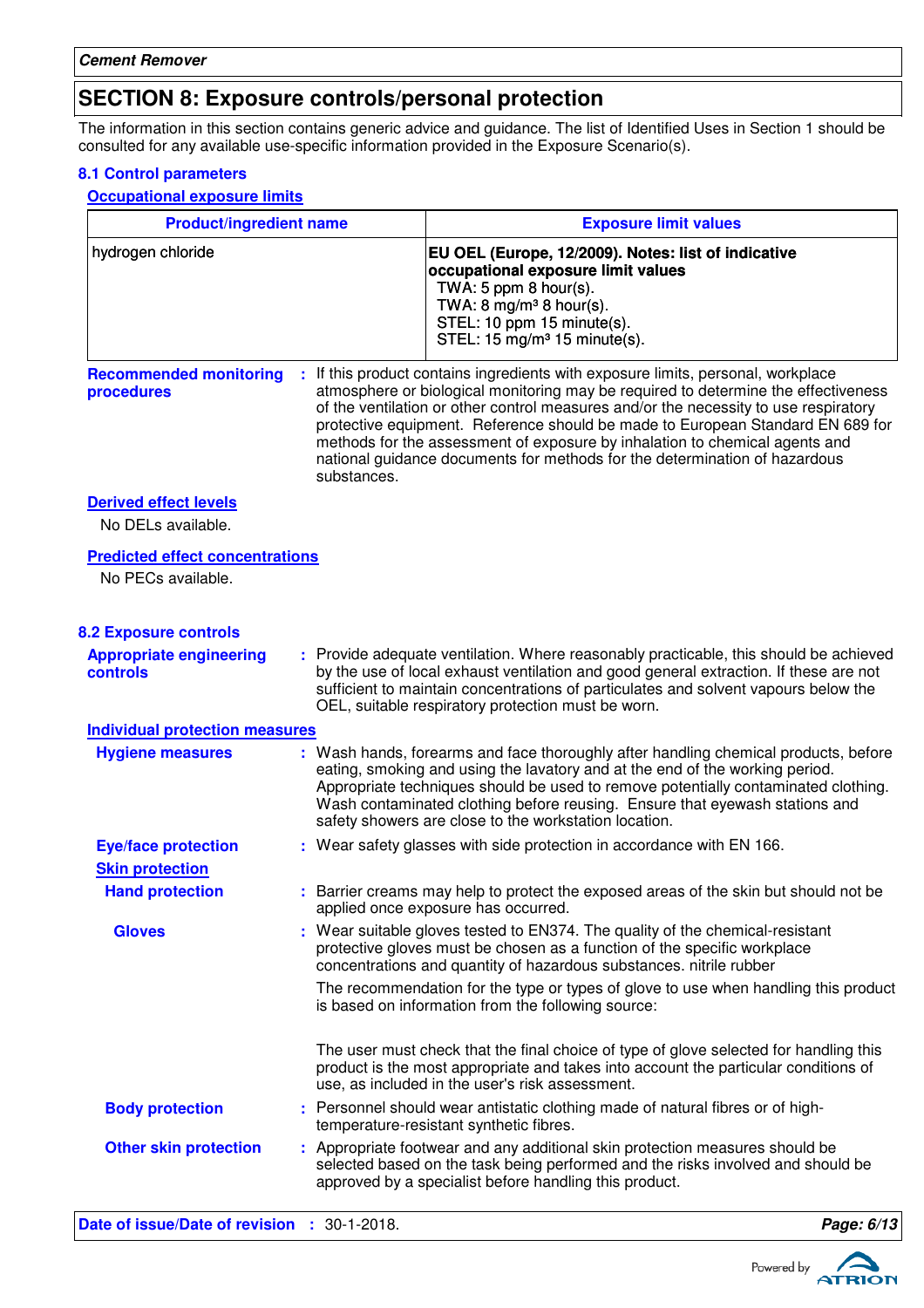### Powered by **ATRION**

#### **Cement Remover**

### **SECTION 8: Exposure controls/personal protection**

| <b>Respiratory protection</b>             | : If workers are exposed to concentrations above the exposure limit, they must use<br>appropriate, certified respirators. |
|-------------------------------------------|---------------------------------------------------------------------------------------------------------------------------|
| <b>Environmental exposure</b><br>controls | Do not allow to enter drains or watercourses.                                                                             |

### **SECTION 9: Physical and chemical properties**

| 9.1 Information on basic physical and chemical properties |                                                                        |
|-----------------------------------------------------------|------------------------------------------------------------------------|
| <b>Appearance</b>                                         |                                                                        |
| <b>Physical state</b>                                     | : Liquid.                                                              |
| <b>Colour</b>                                             | : Yellowish. [Light]                                                   |
| <b>Odour</b>                                              | : Not available.                                                       |
| <b>Odour threshold</b>                                    | Not available.                                                         |
| pH                                                        | $:$ $<$ 1                                                              |
| <b>Melting point/freezing point</b>                       | : Not available.                                                       |
| Initial boiling point and boiling<br>range                | : Not available.                                                       |
| <b>Flash point</b>                                        | : Closed cup: Not applicable. [Product does not sustain combustion.]   |
| <b>Evaporation rate</b>                                   | Not available.                                                         |
| <b>Flammability (solid, gas)</b>                          | Not available.                                                         |
| <b>Burning time</b>                                       | Not applicable.                                                        |
| <b>Burning rate</b>                                       | Not applicable.                                                        |
| <b>Upper/lower flammability or</b><br>explosive limits    | : Not available.                                                       |
| <b>Vapour pressure</b>                                    | : $2 kPa$ [20 $°C$ ]                                                   |
| <b>Vapour density</b>                                     | : Not available.                                                       |
| <b>Relative density</b>                                   | $: 1,14$ to 1,16                                                       |
| <b>Solubility(ies)</b>                                    | : Easily soluble in the following materials: cold water and hot water. |
| <b>Partition coefficient: n-</b><br>octanol/water         | Not applicable.<br>÷.                                                  |
| <b>Auto-ignition temperature</b>                          | : Not applicable.                                                      |
| <b>Decomposition temperature</b>                          | : Not available.                                                       |
| <b>Viscosity</b>                                          | Not available.                                                         |
| <b>Explosive properties</b>                               | Not available.                                                         |
| <b>Oxidising properties</b>                               | Not available.                                                         |

#### **9.2 Other information**

 $\mathbf{I}$ 

No additional information.

| <b>SECTION 10: Stability and reactivity</b>       |                                                                                              |
|---------------------------------------------------|----------------------------------------------------------------------------------------------|
| <b>10.1 Reactivity</b>                            | : No specific test data related to reactivity available for this product or its ingredients. |
| <b>10.2 Chemical stability</b>                    | : Stable under recommended storage and handling conditions (see section 7).                  |
| <b>10.3 Possibility of</b><br>hazardous reactions | : Under normal conditions of storage and use, hazardous reactions will not occur.            |
| <b>10.4 Conditions to avoid</b>                   | : When exposed to high temperatures may produce hazardous decomposition<br>products.         |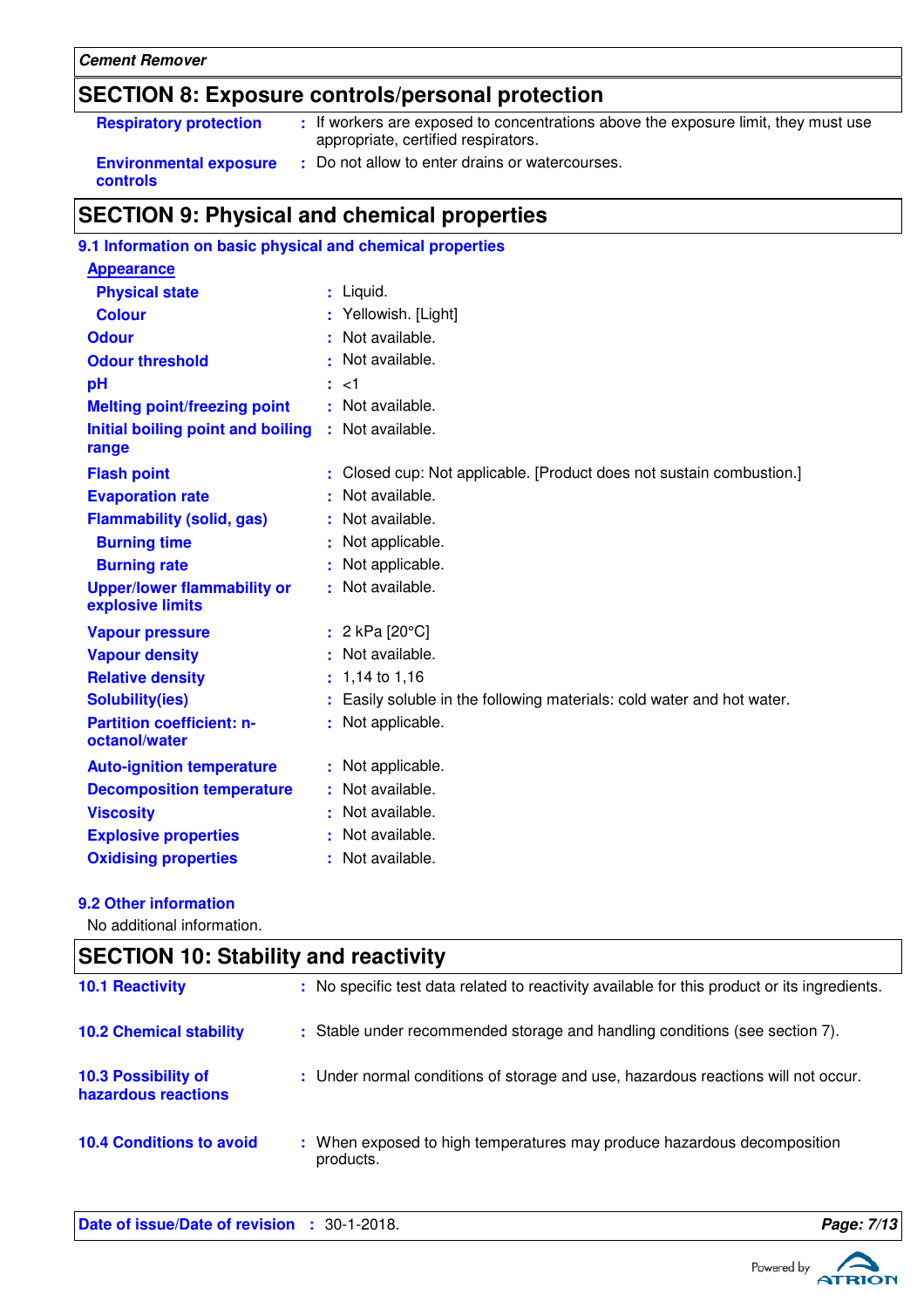### **SECTION 10: Stability and reactivity**

| <b>10.5 Incompatible materials</b> | : Keep away from the following materials to prevent strong exothermic reactions:<br>oxidising agents, strong alkalis, strong acids. |
|------------------------------------|-------------------------------------------------------------------------------------------------------------------------------------|
|                                    |                                                                                                                                     |

| <b>10.6 Hazardous</b>  | : Under normal conditions of storage and use, hazardous decomposition products |
|------------------------|--------------------------------------------------------------------------------|
| decomposition products | should not be produced.                                                        |

### **SECTION 11: Toxicological information**

#### **11.1 Information on toxicological effects**

There are no data available on the preparation itself. The preparation has been assessed following the conventional method of the Dangerous Preparations Directive 1999/45/EC and classified for toxicological hazards accordingly. See sections 3 and 15 for details.

Exposure to component solvent vapour concentrations in excess of the stated occupational exposure limit may result in adverse health effects such as mucous membrane and respiratory system irritation and adverse effects on the kidneys, liver and central nervous system. Symptoms and signs include headache, dizziness, fatigue, muscular weakness, drowsiness and, in extreme cases, loss of consciousness.

Solvents may cause some of the above effects by absorption through the skin. Repeated or prolonged contact with the preparation may cause removal of natural fat from the skin, resulting in non-allergic contact dermatitis and absorption through the skin.

If splashed in the eyes, the liquid may cause irritation and reversible damage.

Ingestion may cause nausea, diarrhea and vomiting.

This takes into account, where known, delayed and immediate effects and also chronic effects of components from short-term and long-term exposure by oral, inhalation and dermal routes of exposure and eye contact.

#### **Acute toxicity**

| <b>Product/ingredient name</b>                                               | <b>Result</b> | <b>Species</b> | <b>Dose</b> | <b>Exposure</b> |
|------------------------------------------------------------------------------|---------------|----------------|-------------|-----------------|
| Quaternary ammonium<br>compounds, benzyl-C12-18-<br>alkyldimethyl, chlorides | ILD50 Dermal  | Rabbit         | 1560 mg/kg  |                 |
|                                                                              | LD50 Oral     | Rat            | 240 mg/kg   |                 |

**Conclusion/Summary :** Not available.

#### **Acute toxicity estimates**

| <b>Route</b>         | <b>ATE value</b>     |
|----------------------|----------------------|
| Inhalation (vapours) | $10,05 \text{ mg/l}$ |

#### **Irritation/Corrosion**

| <b>Product/ingredient name</b>                          | <b>Result</b>        | <b>Species</b> | <b>Score</b>   | <b>Exposure</b>                     | <b>Observation</b> |
|---------------------------------------------------------|----------------------|----------------|----------------|-------------------------------------|--------------------|
| hydrogen chloride                                       | Eyes - Mild irritant | Rabbit         | $\blacksquare$ | 0,5 minutes 5                       |                    |
|                                                         | Skin - Mild irritant | <b>Human</b>   | ٠              | milligrams<br>24 hours 4<br>Percent | $\blacksquare$     |
| <b>Conclusion/Summary</b>                               | : Not available.     |                |                |                                     |                    |
| <b>Sensitisation</b>                                    |                      |                |                |                                     |                    |
| <b>Conclusion/Summary</b>                               | : Not available.     |                |                |                                     |                    |
| <b>Mutagenicity</b>                                     |                      |                |                |                                     |                    |
| <b>Conclusion/Summary</b>                               | : Not available.     |                |                |                                     |                    |
| Carcinogenicity                                         |                      |                |                |                                     |                    |
| <b>Conclusion/Summary</b>                               | : Not available.     |                |                |                                     |                    |
| <b>Reproductive toxicity</b>                            |                      |                |                |                                     |                    |
| <b>Conclusion/Summary</b>                               | : Not available.     |                |                |                                     |                    |
| <b>Teratogenicity</b>                                   |                      |                |                |                                     |                    |
| <b>Conclusion/Summary</b>                               | : Not available.     |                |                |                                     |                    |
| <b>Specific target organ toxicity (single exposure)</b> |                      |                |                |                                     |                    |
| Date of issue/Date of revision : 30-1-2018.             |                      |                |                |                                     | Page: 8/13         |

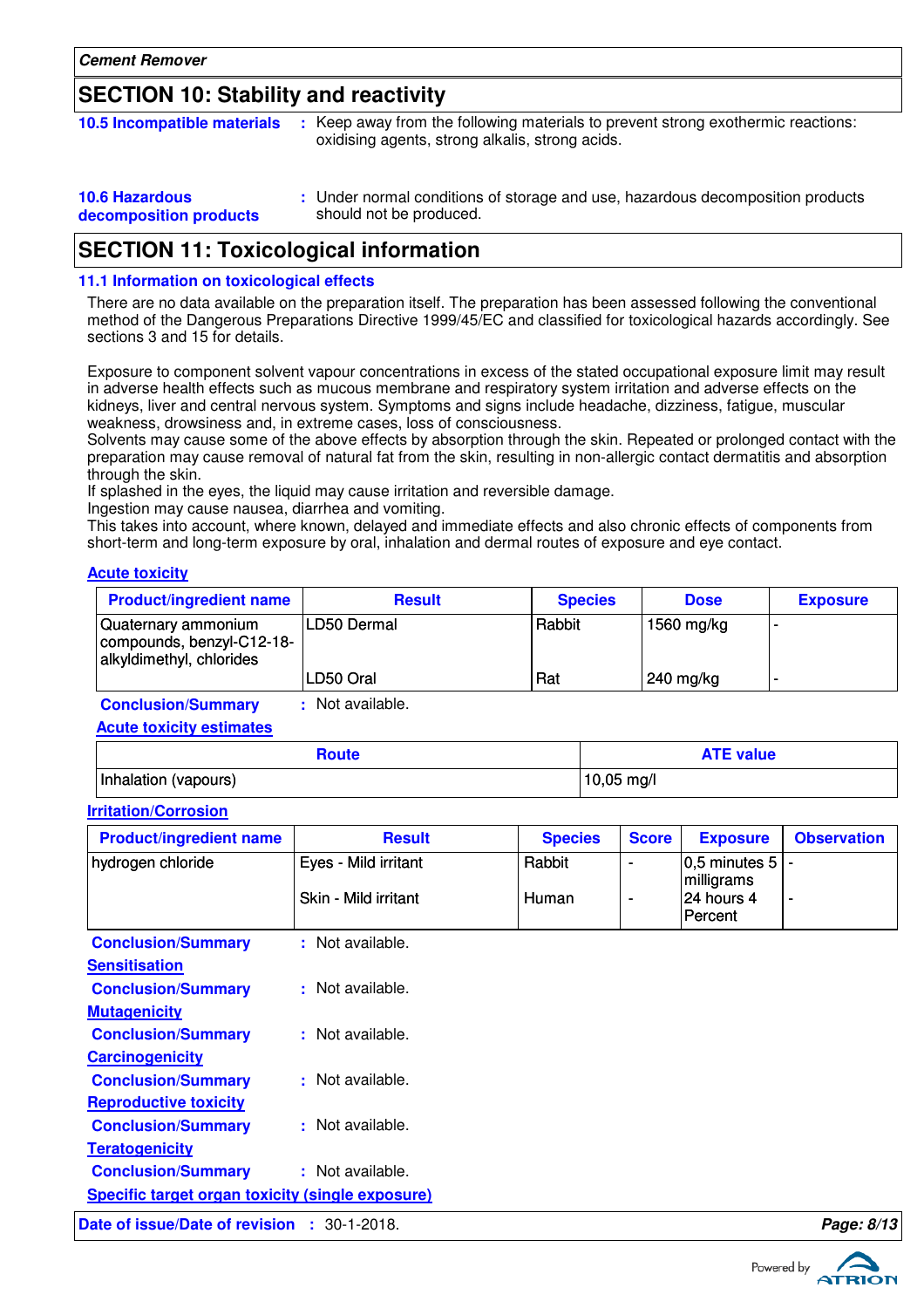### **SECTION 11: Toxicological information**

Not available.

### **Specific target organ toxicity (repeated exposure)**

Not available.

#### **Aspiration hazard**

Not available.

**Other information :**

: Not available.

### **SECTION 12: Ecological information**

#### **12.1 Toxicity**

There are no data available on the preparation itself. Do not allow to enter drains or watercourses.

The preparation has been assessed following the conventional method of the Dangerous Preparations Directive 1999/45/EC and is not classified as dangerous for the environment.

| <b>Product/ingredient name</b>                                               | <b>Result</b>                       | <b>Species</b>                           | <b>Exposure</b> |
|------------------------------------------------------------------------------|-------------------------------------|------------------------------------------|-----------------|
| hydrogen chloride                                                            | Acute LC50 240000 ug/L Marine water | Crustaceans - Carcinus maenas<br>- Adult | 48 hours        |
|                                                                              | Acute LC50 282 ppm Fresh water      | Fish - Gambusia affinis - Adult          | 96 hours        |
| Quaternary ammonium<br>compounds, benzyl-C12-18-<br>alkyldimethyl, chlorides | EC50 0,016 mg/l                     | Daphnia                                  | 48 hours        |
|                                                                              | IC50 0,02 mg/l                      | Algae                                    | 72 hours        |
|                                                                              | LC50 0,85 mg/l                      | Fish                                     | 196 hours       |
| <b>Conclusion/Summary</b>                                                    | Not available.                      |                                          |                 |

#### **12.2 Persistence and degradability**

**Conclusion/Summary :** Not available.

### **12.3 Bioaccumulative potential**

| <b>Product/ingredient name</b> $\log P_{ow}$ | <b>BCF</b> | <b>Potential</b> |
|----------------------------------------------|------------|------------------|
| Descaling Liquid Extra                       |            | <b>How</b>       |

#### **12.4 Mobility in soil**

| <b>Soil/water partition</b><br><b>coefficient (Koc)</b> | : Not available. |
|---------------------------------------------------------|------------------|
| <b>Mobility</b>                                         | : Not available. |

| 12.5 Results of PBT and vPvB assessment |                   |  |  |
|-----------------------------------------|-------------------|--|--|
| <b>PBT</b>                              | : Not applicable. |  |  |
| <b>vPvB</b>                             | : Not applicable. |  |  |
|                                         |                   |  |  |

**12.6 Other adverse effects** : No known significant effects or critical hazards.

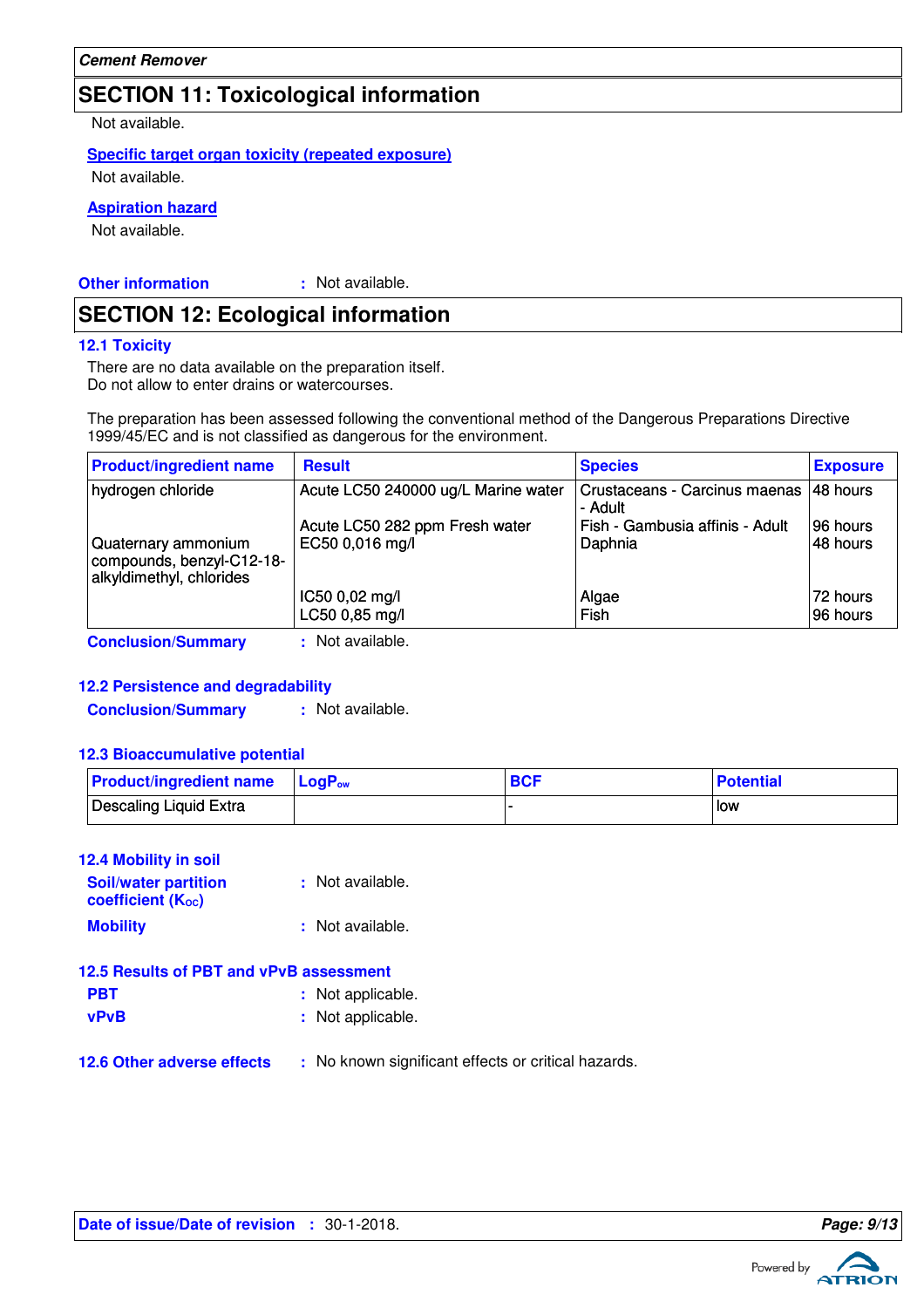### **SECTION 13: Disposal considerations**

The information in this section contains generic advice and guidance. The list of Identified Uses in Section 1 should be consulted for any available use-specific information provided in the Exposure Scenario(s).

Do not allow to enter drains or watercourses.

Dispose of according to all federal, state and local applicable regulations.

### **13.1 Waste treatment methods**

| <b>Product</b>             |                                                                                                                                                                                                                                                                                                                                                                                                                                                                                                                                                               |
|----------------------------|---------------------------------------------------------------------------------------------------------------------------------------------------------------------------------------------------------------------------------------------------------------------------------------------------------------------------------------------------------------------------------------------------------------------------------------------------------------------------------------------------------------------------------------------------------------|
| <b>Methods of disposal</b> | : The generation of waste should be avoided or minimised wherever possible.<br>Significant quantities of waste product residues should not be disposed of via the<br>foul sewer but processed in a suitable effluent treatment plant. Dispose of surplus<br>and non-recyclable products via a licensed waste disposal contractor. Disposal of<br>this product, solutions and any by-products should at all times comply with the<br>requirements of environmental protection and waste disposal legislation and any<br>regional local authority requirements. |
| <b>Hazardous waste</b>     | : The classification of the product may meet the criteria for a hazardous waste.                                                                                                                                                                                                                                                                                                                                                                                                                                                                              |
| <b>Packaging</b>           |                                                                                                                                                                                                                                                                                                                                                                                                                                                                                                                                                               |
| <b>Methods of disposal</b> | : The generation of waste should be avoided or minimised wherever possible. Waste<br>packaging should be recycled. Incineration or landfill should only be considered<br>when recycling is not feasible.                                                                                                                                                                                                                                                                                                                                                      |
| <b>Special precautions</b> | : This material and its container must be disposed of in a safe way. Care should be<br>taken when handling emptied containers that have not been cleaned or rinsed out.<br>Empty containers or liners may retain some product residues. Avoid dispersal of<br>spilt material and runoff and contact with soil, waterways, drains and sewers.                                                                                                                                                                                                                  |

### **SECTION 14: Transport information**

|                                                | <b>ADR/RID</b>                                                                                                                                                                                                                               | <b>ADN/ADNR</b>                                                                                                                                                                                                                              | <b>IMDG</b>                                                                                                                                                                                                                                  | <b>IATA</b>                                                                                                                                                                                                                                  |
|------------------------------------------------|----------------------------------------------------------------------------------------------------------------------------------------------------------------------------------------------------------------------------------------------|----------------------------------------------------------------------------------------------------------------------------------------------------------------------------------------------------------------------------------------------|----------------------------------------------------------------------------------------------------------------------------------------------------------------------------------------------------------------------------------------------|----------------------------------------------------------------------------------------------------------------------------------------------------------------------------------------------------------------------------------------------|
| 14.1 UN number                                 | <b>UN1789</b>                                                                                                                                                                                                                                | <b>UN1789</b>                                                                                                                                                                                                                                | <b>UN1789</b>                                                                                                                                                                                                                                | <b>UN1789</b>                                                                                                                                                                                                                                |
| 14.2 UN proper<br>shipping name                | <b>HYDROCHLORIC</b><br><b>ACID</b> solution                                                                                                                                                                                                  | <b>HYDROCHLORIC</b><br><b>ACID</b> solution                                                                                                                                                                                                  | <b>HYDROCHLORIC</b><br><b>ACID</b> solution                                                                                                                                                                                                  | Hydrochloric acid<br>solution                                                                                                                                                                                                                |
| <b>14.3 Transport</b><br>hazard class(es)      | 8                                                                                                                                                                                                                                            | 8                                                                                                                                                                                                                                            | 8                                                                                                                                                                                                                                            | 8                                                                                                                                                                                                                                            |
| 14.4 Packing<br>group                          | $\mathbf{I}$                                                                                                                                                                                                                                 | Ш                                                                                                                                                                                                                                            | Ш                                                                                                                                                                                                                                            | Ш                                                                                                                                                                                                                                            |
| 14.5<br><b>Environmental</b><br>hazards        | No.                                                                                                                                                                                                                                          | No.                                                                                                                                                                                                                                          | No.                                                                                                                                                                                                                                          | No.                                                                                                                                                                                                                                          |
| <b>14.6 Special</b><br>precautions for<br>user | <b>Transport within</b><br>user's premises:<br>always transport in<br>closed containers that<br>are upright and<br>secure. Ensure that<br>persons transporting<br>the product know what<br>to do in the event of an<br>accident or spillage. | <b>Transport within</b><br>user's premises:<br>always transport in<br>closed containers that<br>are upright and<br>secure. Ensure that<br>persons transporting<br>the product know what<br>to do in the event of an<br>accident or spillage. | <b>Transport within</b><br>user's premises:<br>always transport in<br>closed containers that<br>are upright and<br>secure. Ensure that<br>persons transporting<br>the product know what<br>to do in the event of an<br>accident or spillage. | <b>Transport within</b><br>user's premises:<br>always transport in<br>closed containers that<br>are upright and<br>secure. Ensure that<br>persons transporting<br>the product know what<br>to do in the event of an<br>accident or spillage. |
|                                                | Date of issue/Date of revision : 30-1-2018.<br>Page: 10/13                                                                                                                                                                                   |                                                                                                                                                                                                                                              |                                                                                                                                                                                                                                              |                                                                                                                                                                                                                                              |

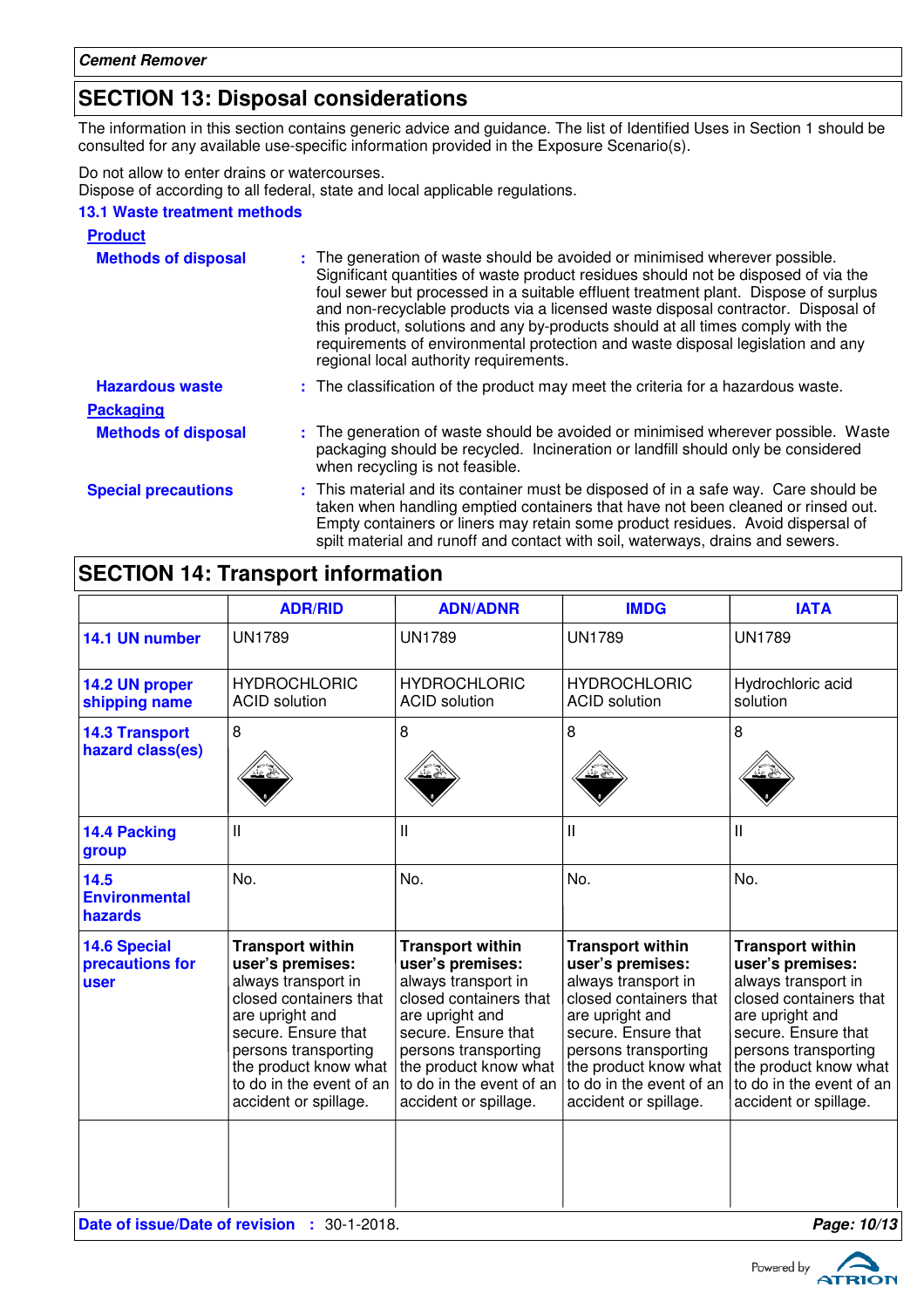| <b>Cement Remover</b>                    |                                                                                                                     |  |                                                   |                                                                                                                                                                                                                                                                                                                                     |
|------------------------------------------|---------------------------------------------------------------------------------------------------------------------|--|---------------------------------------------------|-------------------------------------------------------------------------------------------------------------------------------------------------------------------------------------------------------------------------------------------------------------------------------------------------------------------------------------|
| <b>SECTION 14: Transport information</b> |                                                                                                                     |  |                                                   |                                                                                                                                                                                                                                                                                                                                     |
| <b>Additional</b><br>information         | <b>Hazard identification</b><br>number<br>80<br><b>Limited quantity</b><br>LQ22<br><b>Special provisions</b><br>520 |  | <b>Emergency</b><br>schedules (EmS)<br>$F-A, S-B$ | Passenger and<br><b>Cargo Aircraft</b><br>Quantity limitation: 1 L<br>Packaging<br>instructions: 809<br><b>Cargo Aircraft Only</b><br>Quantity limitation:<br>30 L<br>Packaging<br>instructions: 813<br><b>Limited Quantities -</b><br><b>Passenger Aircraft</b><br>Quantity limitation:<br>0.5L<br>Packaging<br>instructions: Y809 |

**14.7 Transport in bulk according to Annex II of MARPOL 73/78 and the IBC Code :** Not available.

### **SECTION 15: Regulatory information**

|                                                                                                                                                                                   | 15.1 Safety, health and environmental regulations/legislation specific for the substance or mixture                                                                                                                                                                                                 |
|-----------------------------------------------------------------------------------------------------------------------------------------------------------------------------------|-----------------------------------------------------------------------------------------------------------------------------------------------------------------------------------------------------------------------------------------------------------------------------------------------------|
| EU Regulation (EC) No. 1907/2006 (REACH)                                                                                                                                          |                                                                                                                                                                                                                                                                                                     |
|                                                                                                                                                                                   | Annex XIV - List of substances subject to authorisation                                                                                                                                                                                                                                             |
| <b>Substances of very high concern</b>                                                                                                                                            |                                                                                                                                                                                                                                                                                                     |
| None of the components are listed.                                                                                                                                                |                                                                                                                                                                                                                                                                                                     |
| <b>Annex XVII - Restrictions : Not applicable.</b><br>on the manufacture,<br>placing on the market and<br>use of certain dangerous<br>substances, mixtures and<br><b>articles</b> |                                                                                                                                                                                                                                                                                                     |
| <b>Other EU regulations</b>                                                                                                                                                       |                                                                                                                                                                                                                                                                                                     |
| <b>VOC for Ready-for-Use</b><br><b>Mixture</b>                                                                                                                                    | : Not applicable.                                                                                                                                                                                                                                                                                   |
| <b>Europe inventory</b>                                                                                                                                                           | : Not determined.                                                                                                                                                                                                                                                                                   |
| <b>Black List Chemicals</b>                                                                                                                                                       | : Not listed                                                                                                                                                                                                                                                                                        |
| <b>Priority List Chemicals</b>                                                                                                                                                    | : Not listed                                                                                                                                                                                                                                                                                        |
| <b>Integrated pollution</b><br>prevention and control<br>list (IPPC) - Air                                                                                                        | : Not listed                                                                                                                                                                                                                                                                                        |
| <b>Integrated pollution</b><br>prevention and control<br>list (IPPC) - Water                                                                                                      | : Not listed                                                                                                                                                                                                                                                                                        |
| <b>Industrial use</b>                                                                                                                                                             | : The information contained in this safety data sheet does not constitute the user's<br>own assessment of workplace risks, as required by other health and safety<br>legislation. The provisions of the national health and safety at work regulations apply<br>to the use of this product at work. |
| <b>International regulations</b>                                                                                                                                                  |                                                                                                                                                                                                                                                                                                     |
| <b>Chemical Weapons</b><br><b>Convention List Schedule I</b><br><b>Chemicals</b>                                                                                                  | : Not listed                                                                                                                                                                                                                                                                                        |
|                                                                                                                                                                                   |                                                                                                                                                                                                                                                                                                     |

Date of issue/Date of revision : 30-1-2018. **Page: 11/13** 

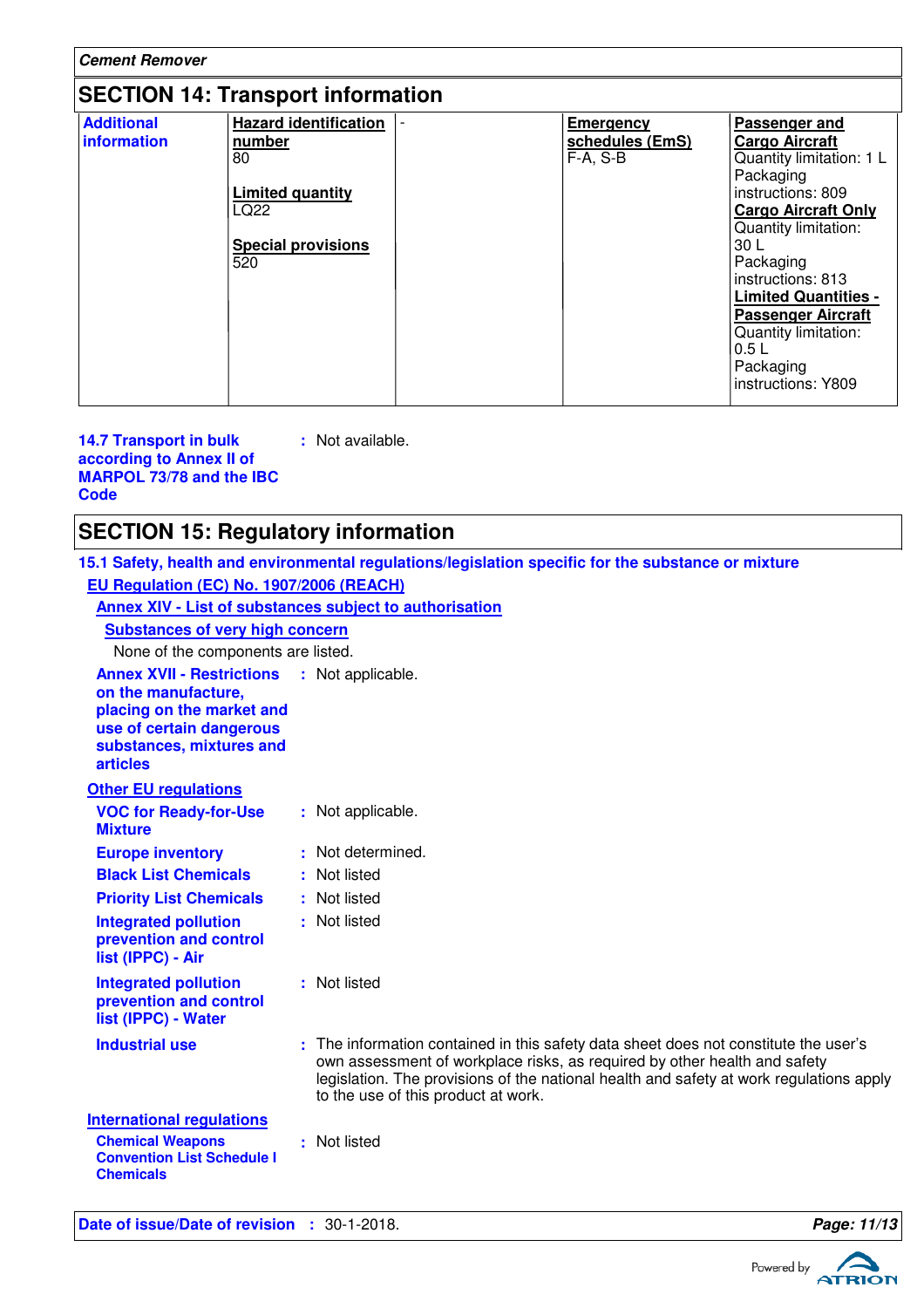# **SECTION 15: Regulatory information**

| <b>Chemical Weapons</b><br><b>Convention List Schedule II</b><br><b>Chemicals</b>  | : Not listed                                                                                    |
|------------------------------------------------------------------------------------|-------------------------------------------------------------------------------------------------|
| <b>Chemical Weapons</b><br><b>Convention List Schedule III</b><br><b>Chemicals</b> | : Not listed                                                                                    |
| <b>15.2 Chemical Safety</b><br><b>Assessment</b>                                   | : This product contains substances for which Chemical Safety Assessments are still<br>reguired. |
| <b>SECTION 16: Other information</b>                                               |                                                                                                 |
| <b>CEPE code</b>                                                                   |                                                                                                 |

| $\nabla$ Indicates information that has changed from previously issued version.                                                                                                                                                                                                                    |
|----------------------------------------------------------------------------------------------------------------------------------------------------------------------------------------------------------------------------------------------------------------------------------------------------|
| $:$ ATE = Acute Toxicity Estimate<br>CLP = Classification, Labelling and Packaging Regulation [Regulation (EC) No.<br>1272/2008]<br>DNEL = Derived No Effect Level<br>EUH statement = CLP-specific Hazard statement<br>PNEC = Predicted No Effect Concentration<br>RRN = REACH Registration Number |
|                                                                                                                                                                                                                                                                                                    |

**Procedure used to derive the classification according to Regulation (EC) No. 1272/2008 [CLP/GHS]**

| <b>Classification</b> | <b>Justification</b>      |
|-----------------------|---------------------------|
| Met. Corr. 1, H290    | Expert judgment           |
| Acute Tox. 4, H332    | <b>Calculation method</b> |
| Skin Corr. 1A, H314   | On basis of test data     |
| Eye Dam. 1, H318      | On basis of test data     |

| Causes severe skin burns and eye damage.<br>H318<br>Causes serious eye damage.<br>H319<br>Causes serious eye irritation.<br>Toxic if inhaled.<br>H331<br>H332<br>Harmful if inhaled.<br>H400<br>Very toxic to aquatic life.<br>: Acute Tox. 3, H301<br><b>ACUTE TOXICITY: ORAL - Category 3</b><br><b>Full text of classifications</b><br><b>ACUTE TOXICITY: INHALATION - Category 3</b><br>Acute Tox. 3, H331<br>[CLP/GHS]<br>Acute Tox. 4, H312<br><b>ACUTE TOXICITY: SKIN - Category 4</b><br>Acute Tox. 4, H332<br><b>ACUTE TOXICITY: INHALATION - Category 4</b><br><b>AQUATIC TOXICITY (ACUTE) - Category 1</b><br>Aquatic Acute 1, H400<br>SERIOUS EYE DAMAGE/ EYE IRRITATION - Category 1<br>Eye Dam. 1, H318<br>Eye Irrit. 2, H319<br>SERIOUS EYE DAMAGE/ EYE IRRITATION - Category 2<br>Met. Corr. 1, H290<br><b>CORROSIVE TO METALS - Category 1</b><br>GASES UNDER PRESSURE - Compressed gas<br>Press. Gas Comp. Gas,<br>H <sub>280</sub><br>Skin Corr. 1A, H314<br>SKIN CORROSION/IRRITATION - Category 1A<br>: R22- Harmful if swallowed.<br><b>Full text of abbreviated R</b><br>R <sub>34</sub> - Causes burns.<br>phrases<br>R35- Causes severe burns.<br>R50- Very toxic to aquatic organisms.<br><b>Full text of classifications</b><br>: C - Corrosive<br>Xn - Harmful<br>[DSD/DPD]<br>N - Dangerous for the environment<br>$: 30-1-2018.$<br><b>Date of printing</b><br><b>Date of issue/Date of revision : 30-1-2018.</b> | <b>Full text of abbreviated H</b><br><b>statements</b> | : H280<br>May be corrosive to metals.<br>H <sub>290</sub><br>Toxic if swallowed.<br>H301<br>Harmful in contact with skin.<br>H312 | Contains gas under pressure; may explode if heated. |  |
|-------------------------------------------------------------------------------------------------------------------------------------------------------------------------------------------------------------------------------------------------------------------------------------------------------------------------------------------------------------------------------------------------------------------------------------------------------------------------------------------------------------------------------------------------------------------------------------------------------------------------------------------------------------------------------------------------------------------------------------------------------------------------------------------------------------------------------------------------------------------------------------------------------------------------------------------------------------------------------------------------------------------------------------------------------------------------------------------------------------------------------------------------------------------------------------------------------------------------------------------------------------------------------------------------------------------------------------------------------------------------------------------------------------------------------------------------|--------------------------------------------------------|-----------------------------------------------------------------------------------------------------------------------------------|-----------------------------------------------------|--|
|                                                                                                                                                                                                                                                                                                                                                                                                                                                                                                                                                                                                                                                                                                                                                                                                                                                                                                                                                                                                                                                                                                                                                                                                                                                                                                                                                                                                                                                 |                                                        | H314                                                                                                                              |                                                     |  |
|                                                                                                                                                                                                                                                                                                                                                                                                                                                                                                                                                                                                                                                                                                                                                                                                                                                                                                                                                                                                                                                                                                                                                                                                                                                                                                                                                                                                                                                 |                                                        |                                                                                                                                   |                                                     |  |
|                                                                                                                                                                                                                                                                                                                                                                                                                                                                                                                                                                                                                                                                                                                                                                                                                                                                                                                                                                                                                                                                                                                                                                                                                                                                                                                                                                                                                                                 |                                                        |                                                                                                                                   |                                                     |  |
|                                                                                                                                                                                                                                                                                                                                                                                                                                                                                                                                                                                                                                                                                                                                                                                                                                                                                                                                                                                                                                                                                                                                                                                                                                                                                                                                                                                                                                                 |                                                        |                                                                                                                                   |                                                     |  |
|                                                                                                                                                                                                                                                                                                                                                                                                                                                                                                                                                                                                                                                                                                                                                                                                                                                                                                                                                                                                                                                                                                                                                                                                                                                                                                                                                                                                                                                 |                                                        |                                                                                                                                   |                                                     |  |
|                                                                                                                                                                                                                                                                                                                                                                                                                                                                                                                                                                                                                                                                                                                                                                                                                                                                                                                                                                                                                                                                                                                                                                                                                                                                                                                                                                                                                                                 |                                                        |                                                                                                                                   | Page: 12/13                                         |  |